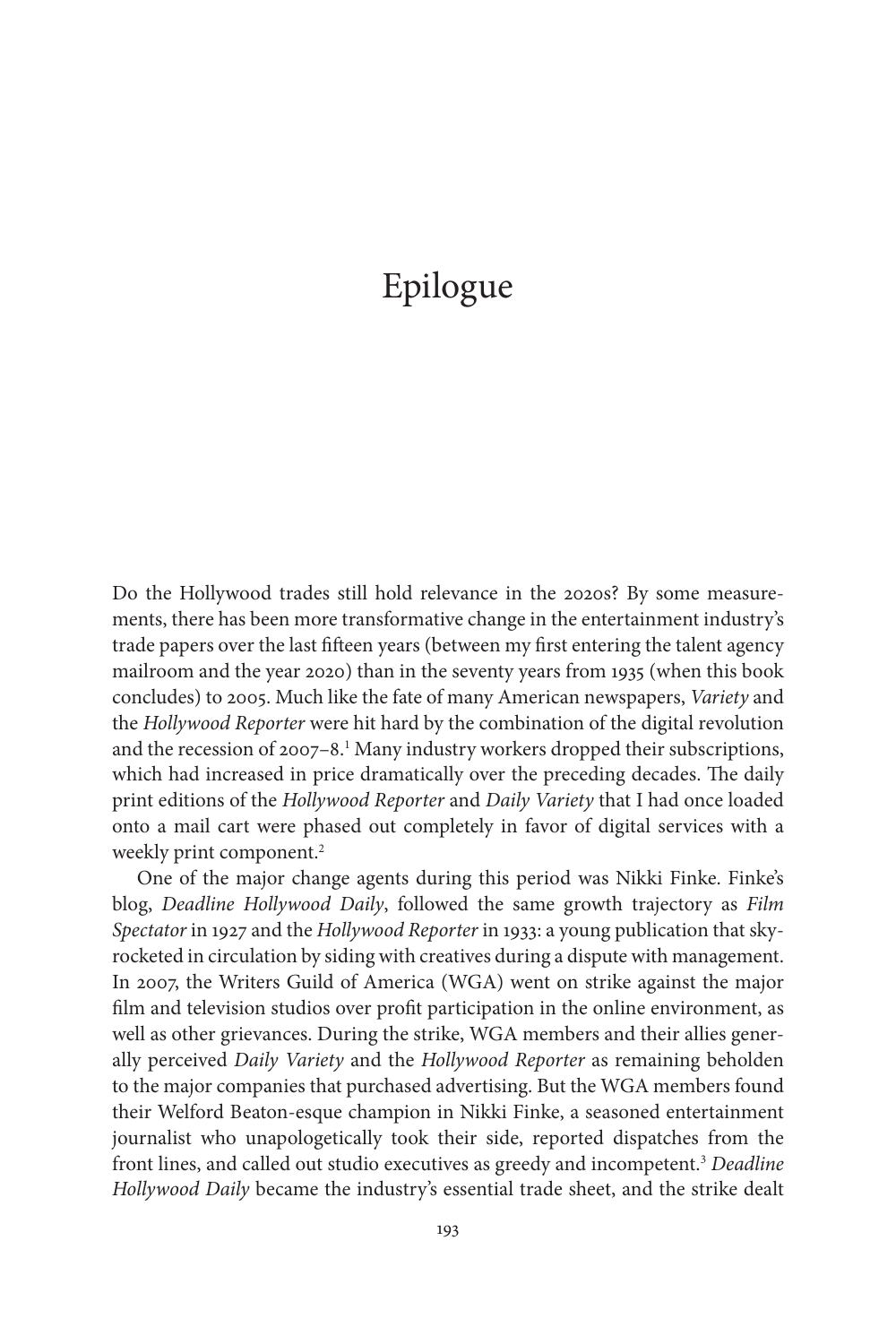a blow to *Variety*'s and the *Hollywood Reporter*'s reputations in the creative community. In 2009, Penske Media purchased *Deadline Hollywood* from Finke for \$14 million.4 Three years later, for \$25 million, Penske Media acquired *Variety*, which had lost further ground to Finke by putting its web content behind a paywall.<sup>5</sup> In Penske's calculations, *Variety*'s seasoned personnel, physical assets, subscription lists, and reputation—developed over 107 years—were all worth just \$11 million more than a website launched in 2006.

The changes in exhibitor-oriented trade papers have been equally profound, if less dramatic, than the transformations of *Variety* and the *Hollywood Reporter*. Beginning in the 1970s, the rise of multiplexes and consolidation among theater chains squeezed out the majority of US independent exhibitors, who had been core readership constituencies of *Motion Picture Herald, The Exhibitor, Showmen's Trade Review*, and *Independent Exhibitor Film Bulletin*. 6 The only 1930s exhibitor trade paper to survive into the multiplex era was *Boxoffice*, which continues to be published today as a monthly and in digital form. In 2007, *Boxoffice* absorbed *In Focus*, a publication of the National Association of Theater Owners (NATO), and *Boxoffice Pro* now serves as NATO's "official magazine."7 It is a consolidated publication for a highly consolidated exhibition marketplace.

Despite the many changes and challenges, there are signs that the major entertainment trade papers have found their footing again in the digital era. The *Hollywood Reporter* remains an important source for industry information, and its editor-at-large, Kim Masters, commands a large following on Twitter and her weekly podcast and radio show, "The Business." Meanwhile, Nikki Finke, the catalyst for so much digital change, has taken a step back from her leadership role. In an acrimonious split in 2013, Finke left *Deadline Hollywood*, allegedly frustrated by the resources and attention that Penske Media was putting into *Variety* rather than her website.<sup>8</sup> In the time since then, she has operated a website for fiction about the Hollywood industry, but she no longer occupies the position of power, influence, and fear that she held during and immediately after the WGA strike.<sup>9</sup>

Over the past five years, *Variety* has been the most successful entertainment trade paper at learning from its missteps and leveraging its brand for the online environment. The paywall is gone, at least for most of *Variety*'s content. Gone, too, is the showbiz slanguage that had been a hallmark of the paper since the 1920s. In the world of search engine optimization and online advertising, it is better business to print "Disney" than "Mouse House," better to refer to a "president" than a "prexy." Yet even without slanguage playing a gatekeeping function, *Variety* finds other ways to keep score, report news, share gossip, and retain its thought leadership role within the industry. My email inbox receives updates every day with *Variety*'s latest film reviews, breaking news stories, and the occasional provocative opinion piece. All of this, like most of *Variety*'s content, is now free to the end-user and supported by ad revenue. The trade generates additional revenue by putting on splashy events and selling a premium service, VIP+, which aggregates market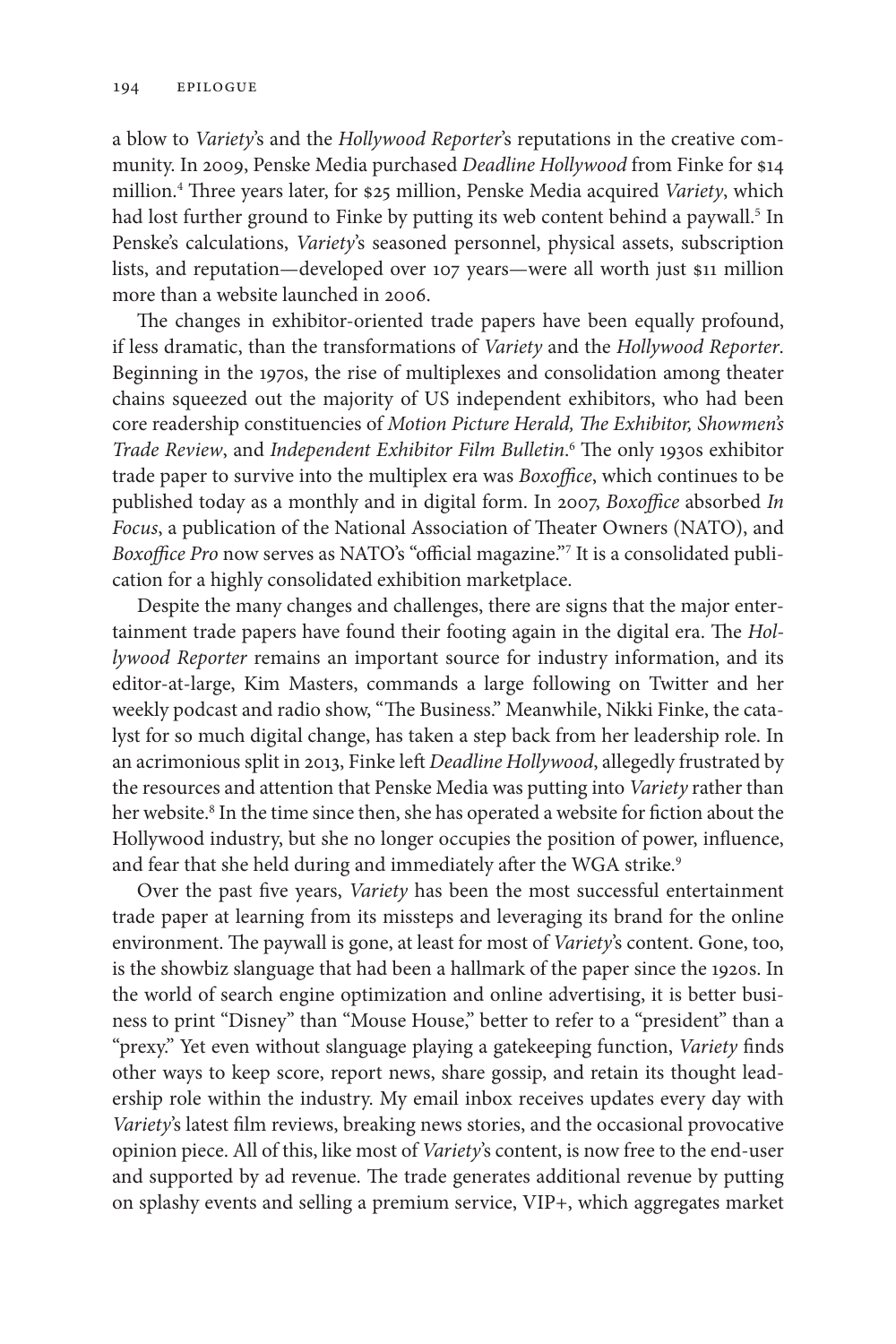data and contains other exclusive content. *Variety* has also ventured into the media production business. Like the *Hollywood Reporter*, it produces awards season web videos—roundtable discussions, one-on-one actor interviews—that feature bigname talent, who willingly lend their services for free in exchange for stirring up Oscars, Emmys, and Golden Globes buzz.

After writing a first draft of this epilogue, I received an email from *Variety* alerting me of a new plot twist in the history of entertainment trade papers. In September 2020, the *Hollywood Reporter*'s parent company, Media Rights Capital, announced the formation of a joint venture with *Variety*'s and *Deadline*'s owner, Penske. The new venture, PMRC, is consolidating the operational costs, data services, and advertising power of a series of periodicals-turned-digital brands: *Billboard, Rolling Stone, Vibe, WWD, Variety*, and the *Hollywood Reporter*, as well as the born-digital *Deadline* and *Indiewire*. 10 Ironically, the rival trade papers that went to court over news stealing and fought bitterly over advertising dollars will now share much of the same digital infrastructure. PMRC's business strategy consolidating operational expenses while seeking to leverage the uniqueness of each brand—is representative of a larger trend of online journalism mergers, which includes 2020's merger of *Vox* and *New York Magazine*, along with *HuffPost* and *BuzzFeed*. 11 Yet the particularly bleak conditions of the movie business during the COVID-19 pandemic may have accelerated this change. With the studios having slashed spending in 2020 and 2021 on awards campaigns and the marketing of theatrical releases, the trades are under particular pressure to cut costs and build their profit centers (hence the push toward more data services: the aggregating and selling of industry information and the data collected from online users).

What will come next? Honestly, I don't know. I don't think anyone else does either. But the uncertainty and anxiety about the future may bode well for the survival of the trades. Thought leadership takes on greater importance during periods of tumultuous change. When a community perceives itself as under attack, its members read the news closely both to stay informed and to have their feelings affirmed. And, in an even more competitive marketplace, the value of positive attention in the trades—a good review, inclusion on a list, an announcement of a new deal or promotion—can mean the world to industry workers trying to build careers in entertainment. Even though a young screenwriter or junior agent can announce something themselves on Twitter, there is validation that comes from making it "*Deadline* official," satisfaction from seeing one's name in *Variety* or the *Hollywood Reporter*. While publishing an entertainment trade paper would hardly be considered a risk-free enterprise today, it seems far less precarious than owning a chain of movie theaters, producing independent films, or making a living as a Broadway performer.

Ironically, the same digital technologies at the center of so many of contemporary Hollywood's and journalism's upheavals have allowed for broad access to the US film industry's earliest trade papers. The Media History Digital Library offers